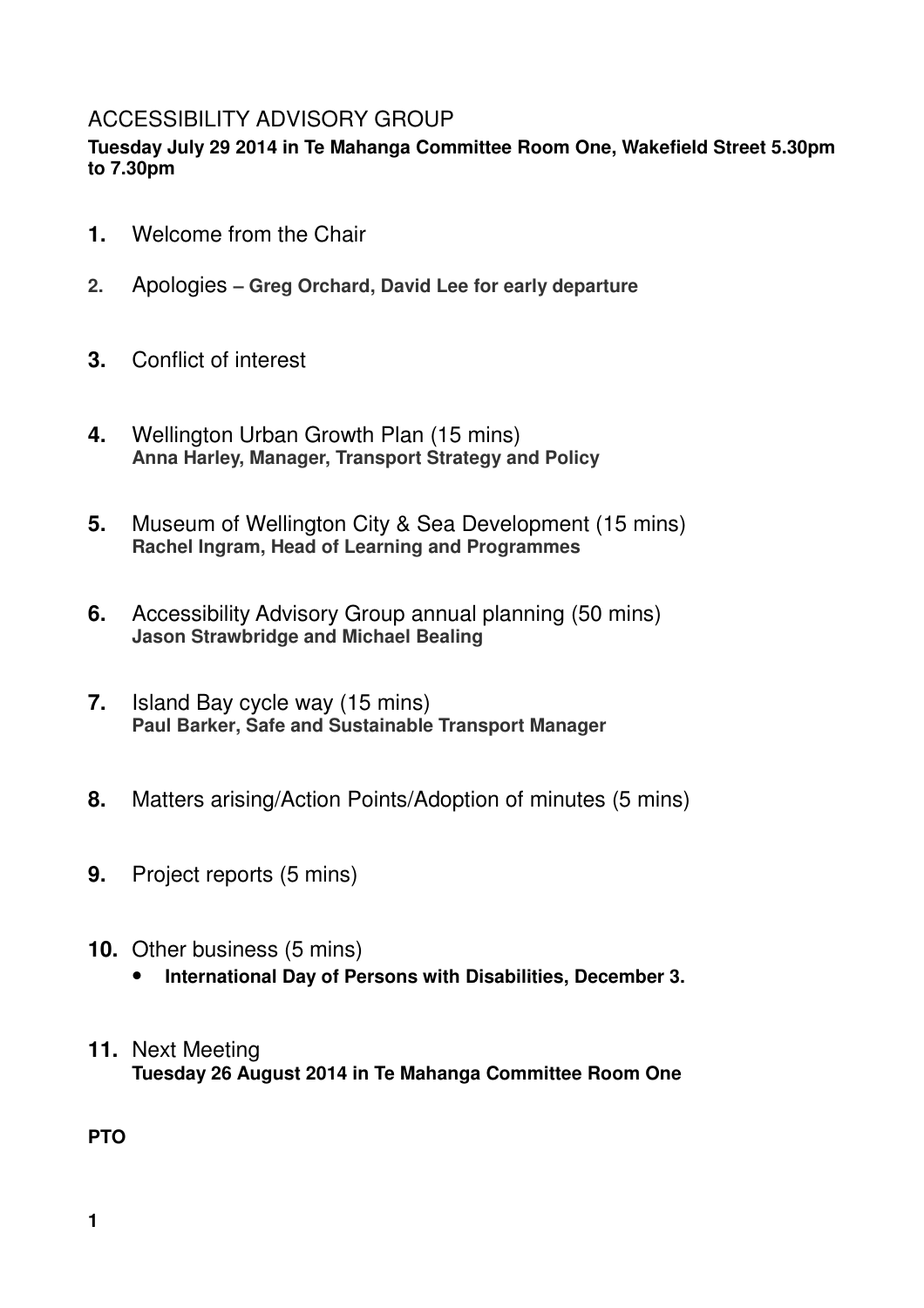# Action Points

| <b>Action points from 29 July</b>                                                                                         | Person responsible | <b>Status</b> |
|---------------------------------------------------------------------------------------------------------------------------|--------------------|---------------|
| Anna Harley to provide the AAG with a list<br>of projects that they might be interested in<br>from the Urban Growth Plan. | AH.                |               |
| All to work on Loomio to help select the<br>community projects that will go on the<br>AAG programme                       | AAG                |               |
| <b>Julia</b> will visit Evans Bay dog park                                                                                | Julia              |               |
| All to work on Loomio to help form an<br>activity for the International Day of People<br>with Disabilities.               | AAG                |               |
| <b>Lisa</b> to set up a meeting with Elizabeth to<br>show her the braille version of Hamilton's<br>accessible map.        | Lisa/Julia         |               |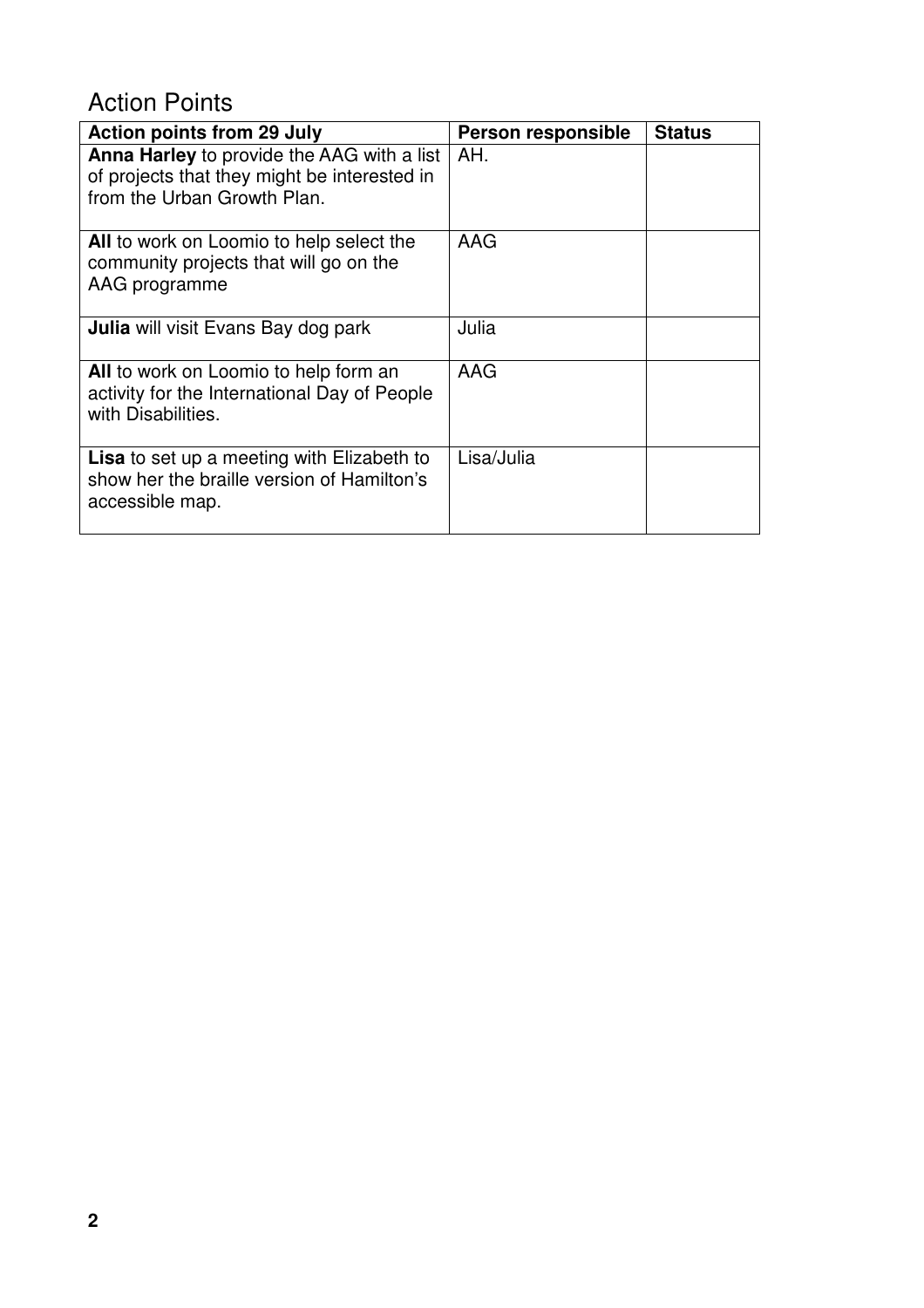# ACCESSIBILITY ADVISORY GROUP

#### **Tuesday July 29 2014 in Te Mahanga Committee Room One, Wakefield Street 5.30pm to 7.30pm**

### **1. Present**

| <b>Members:</b>                                                  | Jason Strawbridge, Paula Booth, Lee Rutene, Michael Bealing,<br>Christine O'Sullivan, Tim Pate, Julia Mosen, Shannon Krogmann |
|------------------------------------------------------------------|-------------------------------------------------------------------------------------------------------------------------------|
| <b>Apologies:</b>                                                | Greg Orchard, Lee Rutene for lateness, Cr David Lee for early<br>departure                                                    |
| <b>Councillors:</b><br><b>Council officers:</b><br><b>Guests</b> | Cr David Lee<br>Lisa Matthews, Anna Harley, Paul Barker<br>Rachel Ingram, Head of Learning and Programmes, Museum of          |
|                                                                  | <b>Wellington City &amp; Sea</b>                                                                                              |

#### **2. Welcome from the Chair**

#### **3. Conflict of Interest**

None

## **4. Wellington Urban Growth Plan**

Presentation:

- Want to update the AAG on the progress and work so far.
- This is the combination of the Wellington City Council's Urban Development Strategy and Transport Strategy.
- It will have a 30 year timespan.
- It is anticipated that there will be an extra 50,000 people living in Wellington and an extra 22,000 new homes.
- The strategy has a focus on Wellington being compact, urban and set in nature.
- The existing strategies were fundamentally sound; the biggest challenge was implementing them. This plan aims to do that.
- There are new considerations also including increased focus on hazards and natural resilience post Christchurch earthquake, trends in transport, changes to housing makeup etc.
- This is like a Stage 2 of the strategies that tries to be more action focussed and focussed on what we can impact and what actions we can deliver.
- Growth will be distributed across the city in certain areas Kilbirnie, Miramar, Southern and Adelaide Rd, Central city, Johnsonville and greenfields development.
- There is a list of projects that will fall out of this strategy. Some of which will be of interest to AAG including a Transport Policy, Road Spaces policy, Road Safety, working on parking etc.
- The timeframes are that the plan is going to the Council committee on the 21st August and out for consultation in September. Projects from the strategy will go into the Long-Term Plan.

Action: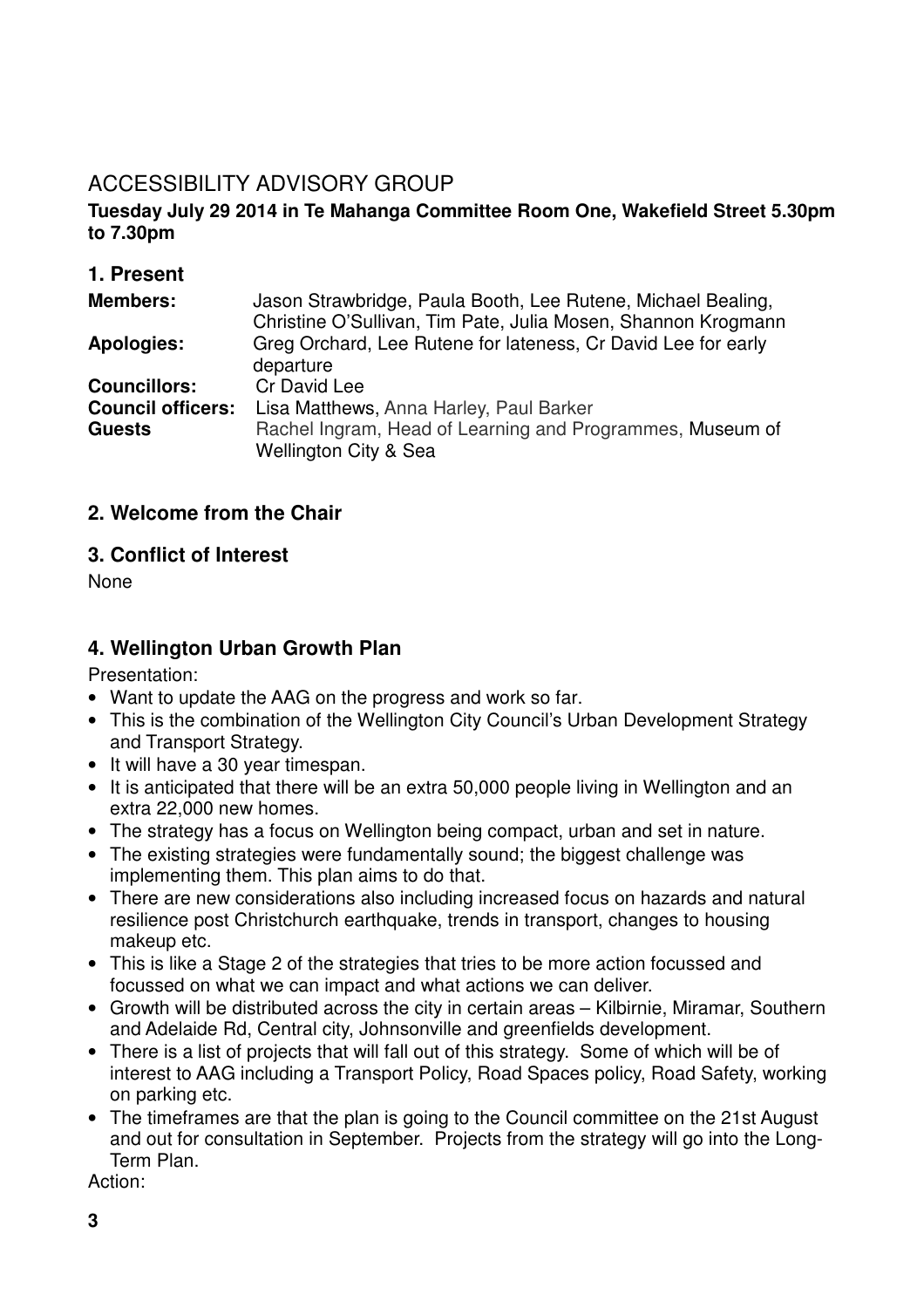• **Anna Harley** to provide the AAG with a list of projects that they might be interested in.

# **5. Museum of Wellington City & Sea development**

Presentation:

- The Museum is seeking to expand and develop into the ceiling of the current museum.
- Opening the Attic will add 30% more floor space to the Museum and will increase the number of collection objects they are able to display by 40%.
- The Attic will have a distinctly different feel to the floors below it is reminiscent of a ship's hull with wooden posts, ceiling beams and sash windows.
- The new visitor experiences will include creative artefact display using Victorian-era cabinetry which incorporates multi-media features that will bring Wellington history alive.
- There will an immersive theatre experience using characters from the history of Te Upoko o te Ika a Maui.
- The exhibition designs are at concept design stage. The designer has been considering the accessibility of the space, referring to NZS4121 and Arts for All guidelines, but would like to consult with the AAG.
- The Museum would like to invite the AAG to contribute.
- Discussion:
- Questions were asked regarding:
	- $\circ$  the number of mobility parks only one in the front of the building,
	- $\circ$  whether there are tours for people with impairments happy to do organise.
- Rachel has consulted with Autism NZ also.
- The Museum is increasing films with subtitles and uses sign language interpreters sometimes.

Action:

• **Rachel** to send some dates and **Lisa** will set up a Doodle.

## **6. Accessibility Advisory Group annual planning**

Discussion around Council priorities from the Annual Plan and what AAG should get involved in. Under the new Terms of Reference the AAG needs to present a plan to the Council.

Action:

**Lisa** to send out the forum notes and set up a Loomio space to AAG to continue the discussion in particular, regarding the feedback from the community and the forum.

# **7. Island Bay cycle way**

Presentation:

- Council has significantly shifted in its approach to cycling. It now has invested 4.5 million in cycling.
- The expectation is that if the Council builds cycleways then more people will take up cycling.
- Current project is the Island bay to Waitangi Park cycleway project. It is divided into four sections:
	- o Island Bay to Wakefield Park,
	- o Wakefield Park to John St,
	- o John St to Memorial Park,
	- o Memorial Park to Waitangi Park.
- Section one consultation is underway. This is a relative simple process because of the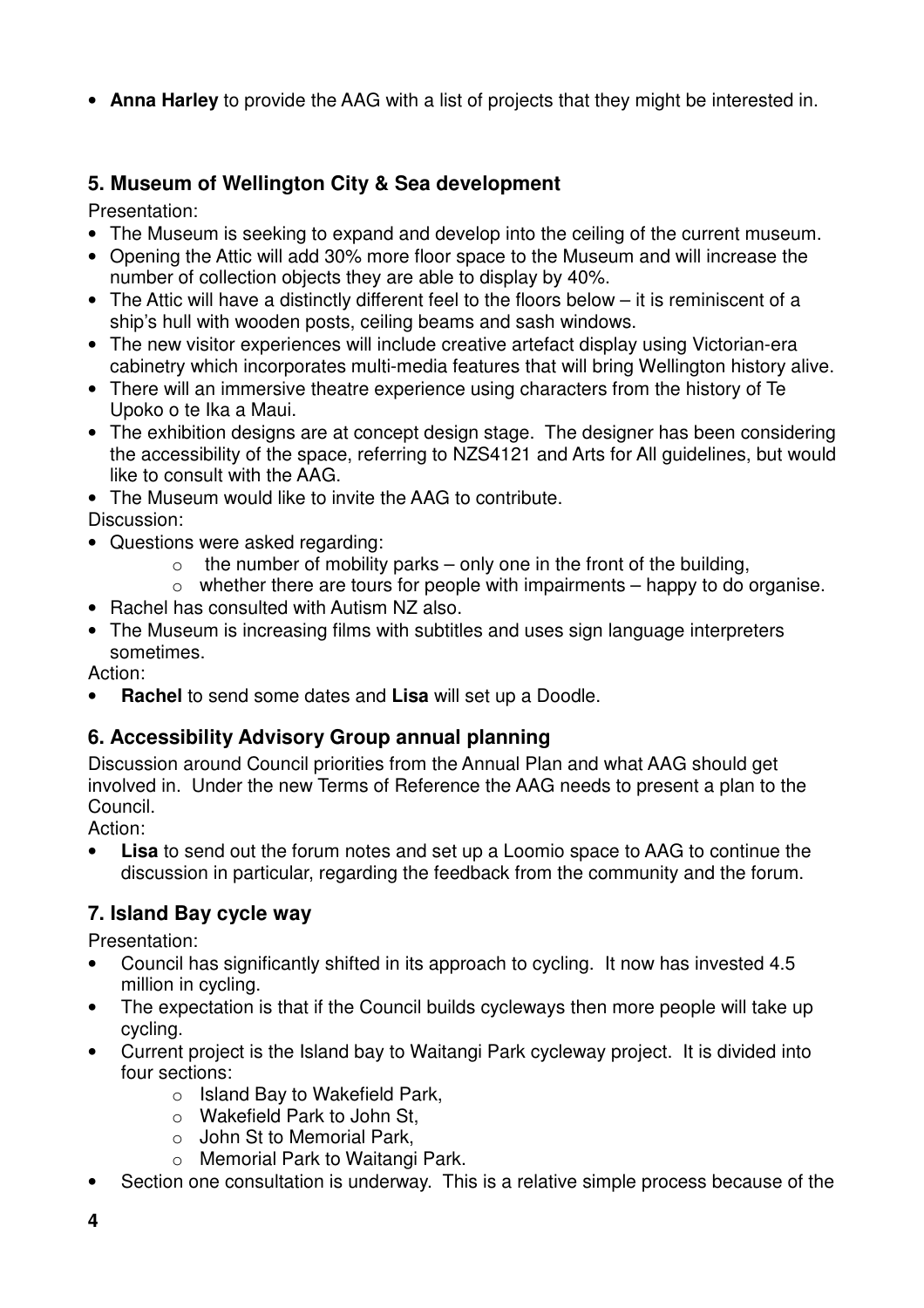width of the road.

- Looking at two different types of cycleways:
	- o Either having the cycleway on the right of the parking or,
	- o Having the cycleway beside the pavement by the left of the car. Parking would be moved two metres away from the pavement and separated by white lines and posts.
- The second option is preferred but raises issues for people getting to their parking especially children.
- There are also issues for wheelchair users which may be overcome by providing more pedestrian ramps (kerb cuts).
- There are also issues of how to deal with bus stops if the second option is used the bus passenger will be getting off the bus into the cycleway which could be dangerous. One solution could be to move the cycleway onto the pavement behind the bus stop shelter and create a short shared space with cyclists and pedestrians.
- Also the road (although still the same size) will be wider for pedestrians to get across. One solution to this is to provide for more pedestrian crossings. This could be done but would require the removal of a number of right turning corner bays which could slow down traffic.
- Would be interested in the AAG's feedback as this is an opportunity for a learning process.
- Currently there is one mobility park on the Parade but they have not been able to contact the user.
- Research shows that the first option will increase cycle use by 100% and the second option by 200- 300%

Discussion:

- Pressure of getting from car to pavement. In effect, there is traffic on both sides.
- Pedestrians will still have priority in shared space.
- Person with impairment getting out of driving side of car is getting out into a narrower lane of traffic.
- Motorised wheelchairs can they use the cycleway? Preferred option as pedestrians are too slow.
- Cycle parks numbers are increasing in the city but there is a dilemma around keeping pedestrian space free.
- AAG can either give informal feedback in August or do a submission in September.

# **8. Matters arising/Adoption of minutes**

Approved Christine/Tim

# **9. Project reports/action points**

1. Braille signage – Julia and Jason met with Stephen Harte in Transport regarding braille signage on light poles. They showed him examples from Australia. They have agreed to do a trial in the CBD. Great news!

2. Fenced dog parks – Julia and Jason also met with Amber Bill regarding fenced dog runs and dog parks for guide dogs. There is currently one in Evans Bay but there was no consideration to accessibility in its design including no indicators to the park. The Council is in the process of identifying some new spaces so feedback on Evans Bay may help in the development. Action:

**Julia** will visit Evans Bay fenced dog park.

3. International Day of Persons with Disabilities - CCS considering an activity.